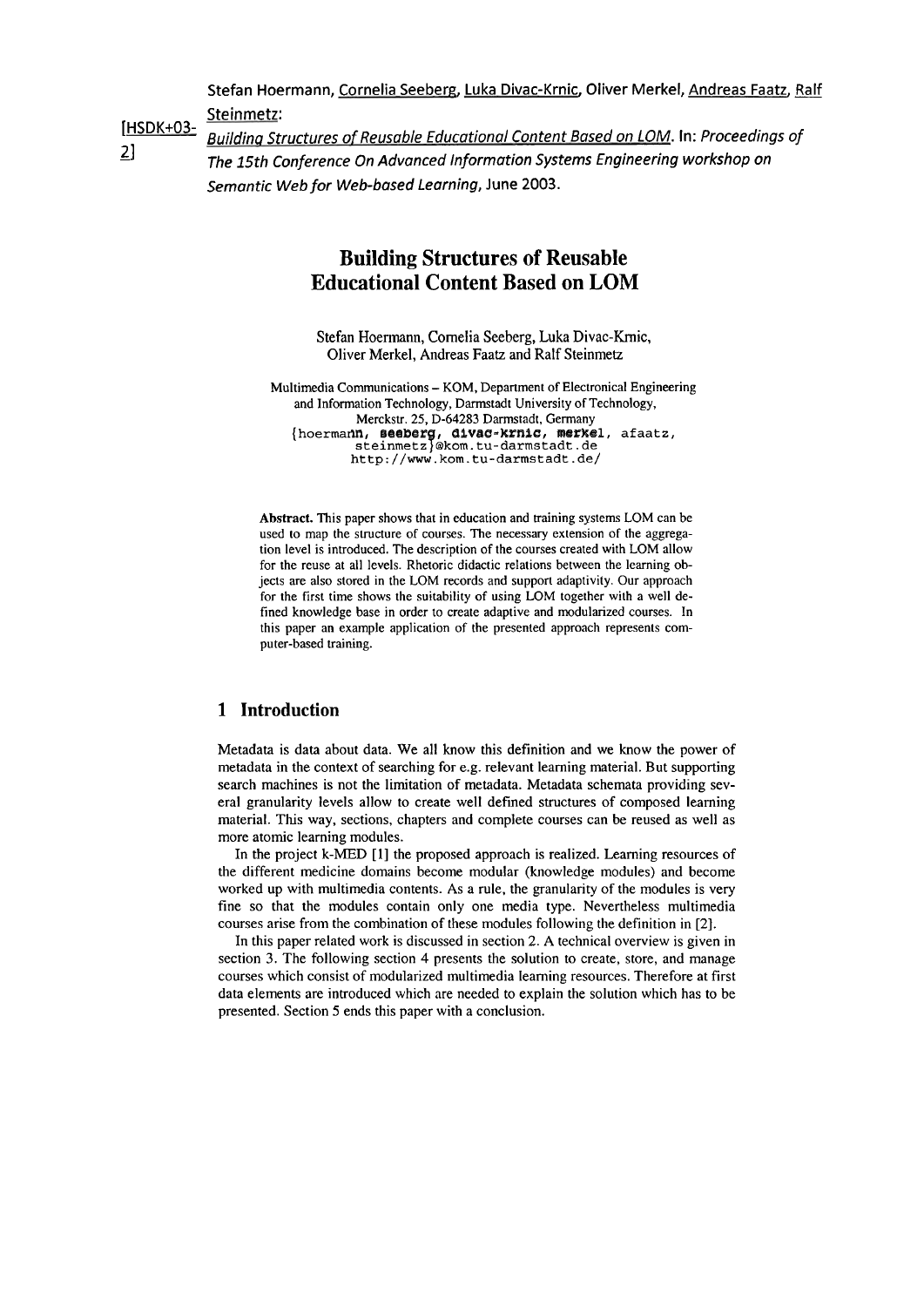### **2 Related Work**

SCORM (Shareable Content Object Reference Model) [3] is developed by the Advanced Distributed Leaming Initiative (ADL). It is a data forrnat to structure and Store modularized learning resources which are described by meta data within one packed archive file. SCORM represents a reference model for web based learning systems. At the development of SCORM the goals accessibility, interoperability, durability, and reuse of leaming resources was followed up. Therefore the SCORM reference model combines already existing specifications and guidelines of more established organizations together and connects them in a larger cohesion. SCORM uses specifications of organizations like IMS Global Leaming Consortium, Inc., AICC (Aviation Industry CBT Committee), and IEEE LTSC (Learning Technology Standards Committee).

DocBook [4] is a markup language which has been particularly developed for the creation of software and hardware documentations in computer science. At present the further development of DocBook is driven by the DocBook Technical Committee at OASIS [SI. With an extent of more than 400 different markup tags DocBook is suitable for the preparation of books, articles, and also on-line documents in other application areas than computer documentations. Because of DocBook's objective target it is less suitable to structure modularized multimedia learning resources to learning courses and to support reusability of these leaming courses like SCORM. Nevertheless it provides interesting solutions for the markup of high quality on-line and print texts.

A number of further approaches which represent a hybrid approach of SCORM and DocBook because of their objective target has to be mentioned besides SCORM and DocBook. Their objective target is the storage of the learning resources based on XML independently of the output format of the courses. As a rule, HTML and PDF are supported as output formats. Therefore they offer possibilities to create learning courses which consist of modularized leaming resources and for the markup of text modules. Regarding these approaches, it can be partly recognized that SCORM and DocBook have served as an example of the implementation.

In an incomplete list the following markup languages have to be mentioned. TeachML, a markup language to markup media independent learning resources and to create course structures in XML. TeachML is developed in the project Targeteam (TArgeted Reuse and GEneration of TEAching Material) *[6].* LMML (Leaming Material Markup Language), a markup language and course structure language for modularized leaming and teaching resources in the Passauer Knowledge Management System (PaKMaS) [7], [SI. The LMML framework is based on a meta inodeling approach [9], [I01 which describes a generic meta model which is suitable for the description of leaming resources. From the LMML meta model application specific instances can be derived. MedicML [ll], a medium neutral markup language which is developed as a data interchange forrnat for medical case data.

The above listed solutions offers different possibilities of creating learning courses which consist of modularized learning resources. Partially they support different leaming paths in the courses and customization abilities to transform them into different output formats. Neverthless the reuse of existing leaming resources and the possibility of the adaptation of the leaming courses regarding the leamers knowledge is limited.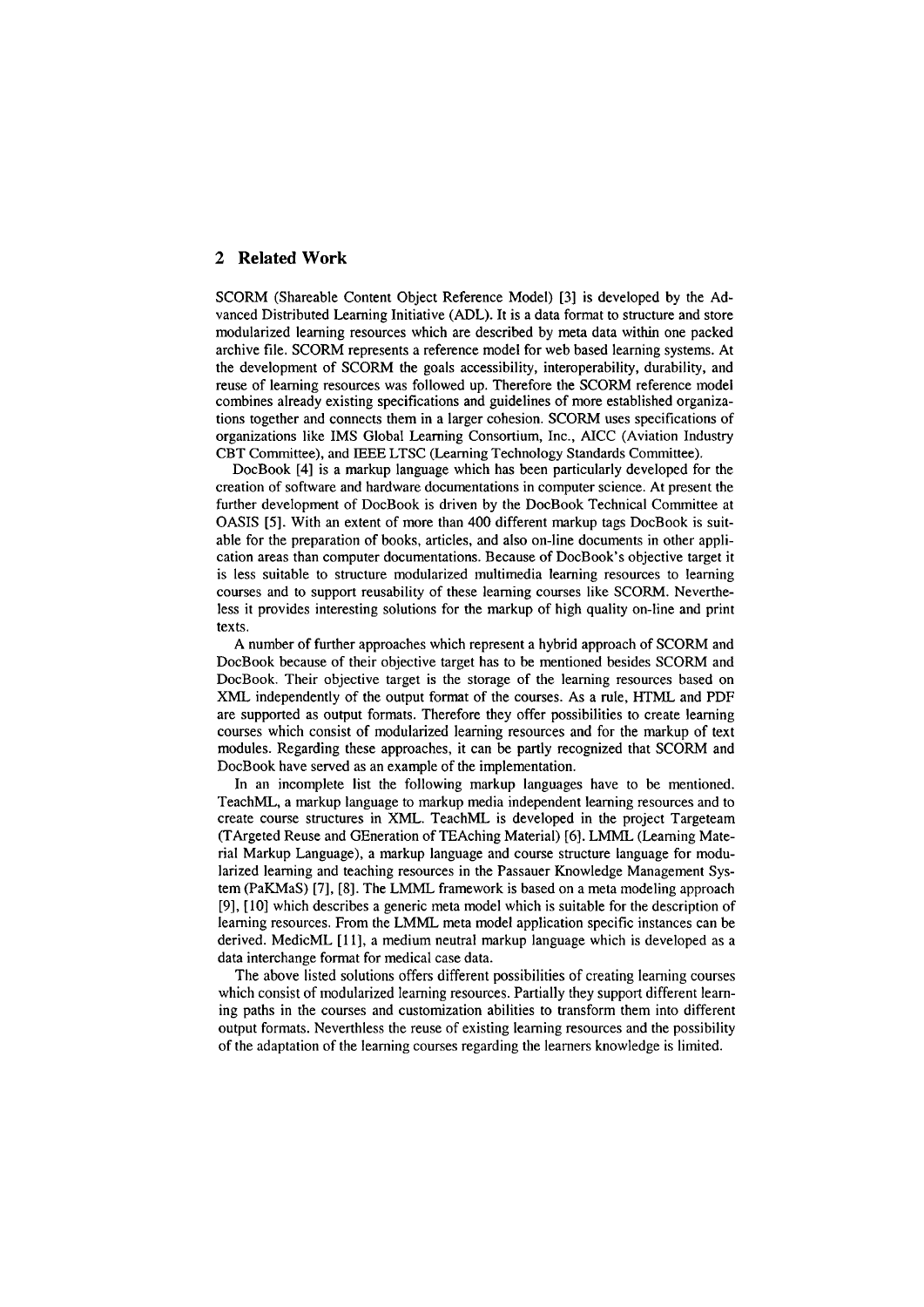Solutions like TeachML, LMML, and MedicML consist of two Parts. The first part is a markup language to describe formatted text modules, the second part is a markup language to create leaming courses which consist of more or less modularized leaming resources. For the enhancement of the reuse of already existing modularized leaming resources both components of the markup languages TeachML, LMML, and MedicML should be regarded disjointed. So text modules should be described by the corresponding markup languages and should be stored in a knowledge base. The course structures which consist of modularized multimedia leaming resources could **be** created separately with the corresponding markup language. But for the adaptive arrangement of courses as it is described in approaches like [12], [13] another step has to be applied to the course before any presentations of the course can be created. So the course structures by means of TeachML, LMML or MedicML will serve in adaptive systems as an intermediate product at the generation of presentations of the learning courses or as an exchange format for modularized leaming resources.

#### **3. Technical Overview**

In this section a technical overview of a leaming system based on a knowledge base is given to introduce the environment for the approach.

Basically, the system consists of a knowledge base where multimedia resources are stored, and a teaching and leaming system which is based on this knowledge base. The knowledge base itself consists of the ConceptSpace and the MediaBrickSpace. In figure 1 you can see clippings of these both areas of the knowledge base. The ConceptSpace is a formal knowledge representation in form of an ontology. It stores the keywords of the dornain and semantic relations between these terms. The semantic network is kept consistent by axioms during the construction process by e.g. automatic creation of reversal relations or transitive relations when editing generic and subsumable concept relations. The construction of the ontology is a collaborative process which is carried out according to a modified Delphi method [14]. An approach of semi-automatic enrichment of ontologies can be found at  $[15]$ . In the second part of the knowledge base, which is called MediaBrickSpace, leaming resources are stored. It is a set of modularized multimedia content in files like e.g. texts, images and videos. So the media bricks represent the modularized multirnedia leaming resources of the leaming system. Every media brick in the MediaBrickSpace is described by meta data to provide mechanisms for finding and reusing of existing media bricks in the knowledge base. For this purpose, the Leaming Objects Metadata (LOM) scheme from the IEEE Leaming Teclinology Standards Committee (LTSC) **[16]** is used. Because of educational meta data in the scheme, LOM is very suitable to describe learning resources. The media bricks and the LOM records which belong to them are represented by rectangles in figure 1. In the MediaBrickSpace themselves relations between the media bricks are also stored. They are conceming the relation of the content of two media bricks. These relations are introduced as rhetoric-didactical relations in [17]. The rhetoric didactical relations are stored in the LOM category Relation with an extended vocabulary of relation types. ConceptSpace and MediaBrickSpace are inter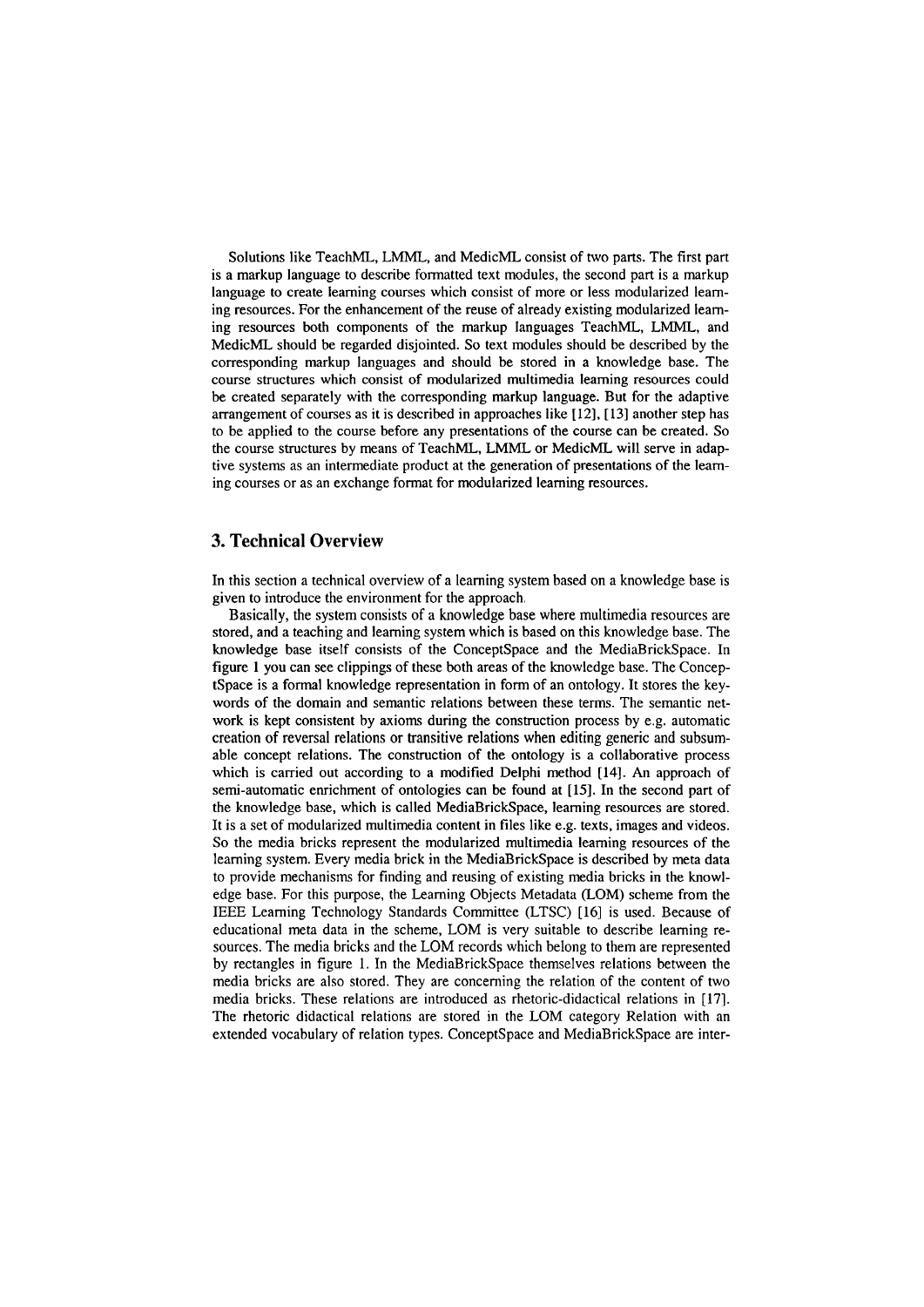comected by relations between concepts of the ontology and rnedia bricks. **A** thematic clustering of the rnedia bricks arises from the concepts and relations of the ConceptSpace and the relations between the ConceptSpace and the MediaBrickSpace.



**Figure 1 The knowledge base.** 

ConceptSpace and MediaBrickSpace grow together to a powerful knowledge base which is similar to the Semantic Web **[18]** conceming the used components. The knowledge base should feature teachers and leamers to efficiently find teaching and leaming resources. Therefore a number of new tools are needed, since changes in the authoring process arise from the modularization of learning resources.

By the modularization of the learning resources and the consequential use of LOM the possibility to create adaptive leaming Systems gets an integral component of the authoring process **[19].** This requires new tools in the teaching and leaming system to store modularized multimedia learning resources, to build courses with them.

### **4. Creating Course Structures with LOM**

In this section the mapping of course structures with LOM will be shown. Therefore the mapping of course structures with LOM records will be presented. Finally an extension of the aggregation levels in the LOM draft is presented to refine the classification of the parts of the course structure.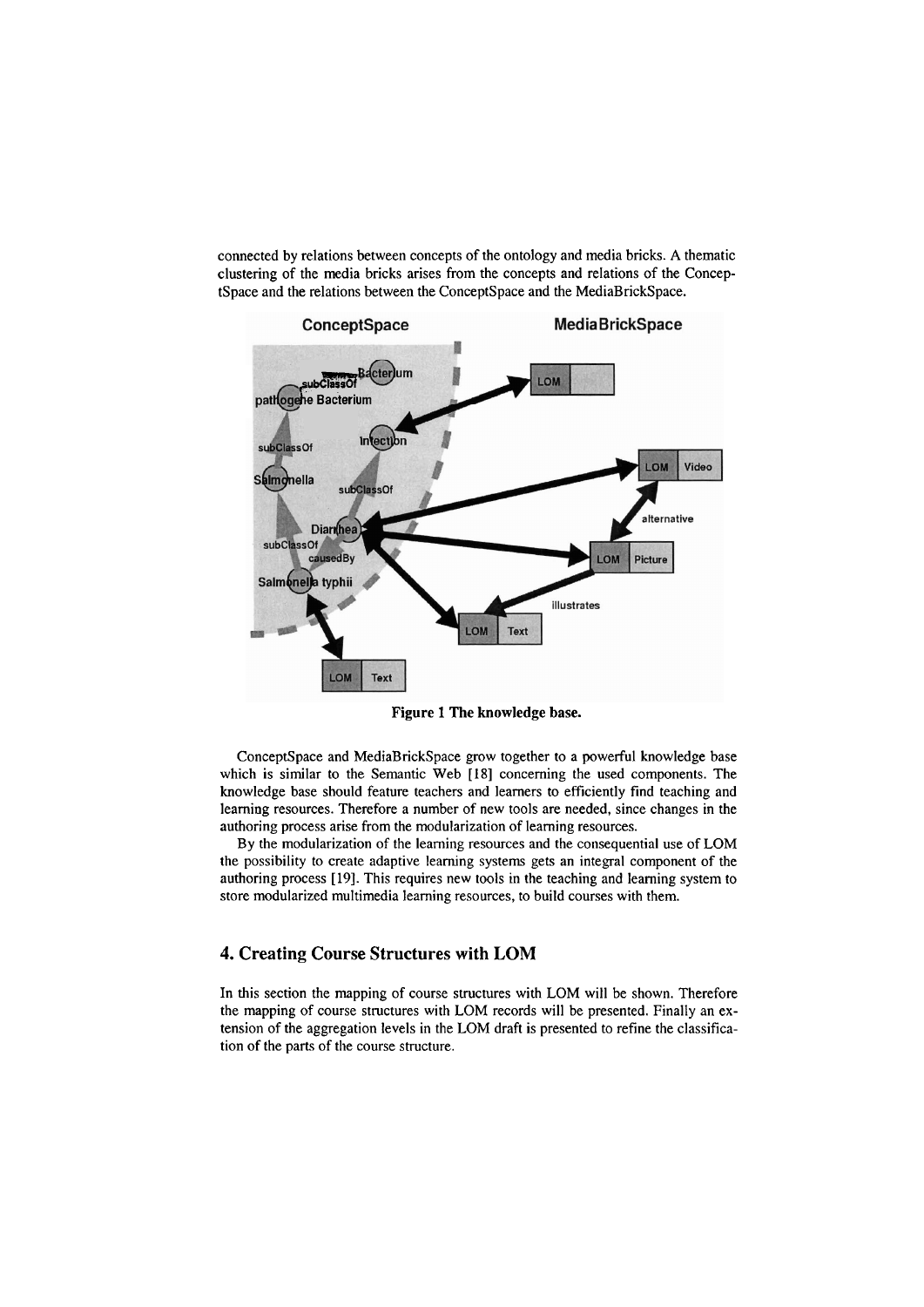#### **4.1 Mapping Course Structures on Hierarchies of LOM Records**

Three technical requirements for reusable leaming material are identified:

Reusability of content on different levels in the course hierarchy (e.g. images as well as chapters and complete courses)

The usage of standards to guarantee interoperability with other systems  $\bullet$ 

Separation of content and the way how to present this content

In this paper we concentrate on the first two point. For the third requirement see e.g. [21].

*Tree-like structure of courses.* The stored courses should have a treelike structure since they represent a known form of the structured representation of on-line and offline leaming resources. In addition, the treelike structuring of the modularized leaming resources offers a possibility of the hierarchical structuring of leaming resources without abandoning the possibility to linearize the learning resources in the course structure to present them in a linear guided tour to the learner. Links between different sections in the course structure like they are known from the hypertext, can be realized by cross references. Depending of the presentation format this cross references can be embedded as text links or footnotes into the presentations. The treelike structure of the courses also offers the possibility of the creation of a treelike navigation structure for the navigation in the course presented in HTML pages or the creation of a table of content of the course for the course in printed form.

*LOM records.* For the technical mapping from course structures in data structures, Learning Objects Metadata [16] of the Learning Technology Standards Committee of the IEEE is chosen. It is suitable to descnbe learning resources of any granularity. Particularly LOM is appropriate to map course structures which consist of fine granular content because all of this fine granular learning resources are described by LOM. So LOM based course structures can be integrated into learning systems with less additional effort. IMS Content Packaging [22] of the IMS Global Leaming Consortium represents in conjunction with LOM based course structures a platform and leaming system spanning solution which can be applied to exchange content and courses since it is possible to store meta data and media data in the IMS Content Packaging archive.

Objects of the class *MediaBrick* are represented by a LOM data record and physical data. Together they represent the leaves in the course tree which describes the actual content of the course in the form of texts, pictures, videos, animations and simulations. Figure 3 shows such a tree. The LOM record in figure 3 contains an exact meta data description of the physical data which can not be created automatically by processing the data themselves in the most cases. The connection between the LOM record and the physical data of the learning resource is realized by a URI which is part of the LOM record. For this purpose the LOM data field LOM.Technical.Location is used to store the URIs of the leaming resources. L0M.Technical.Location has been defined in the LOM- Draft as a list in which several URIs can be stored which reference the sarne physical data in different places. This redundancy can be used to load data from mirrors in order to perform load sharing or to compensate a server failure. Also it is possible to create more than one LOM record that is assigned to a specific URI. Therefore the LOM records describing the Same URI have to have at least dif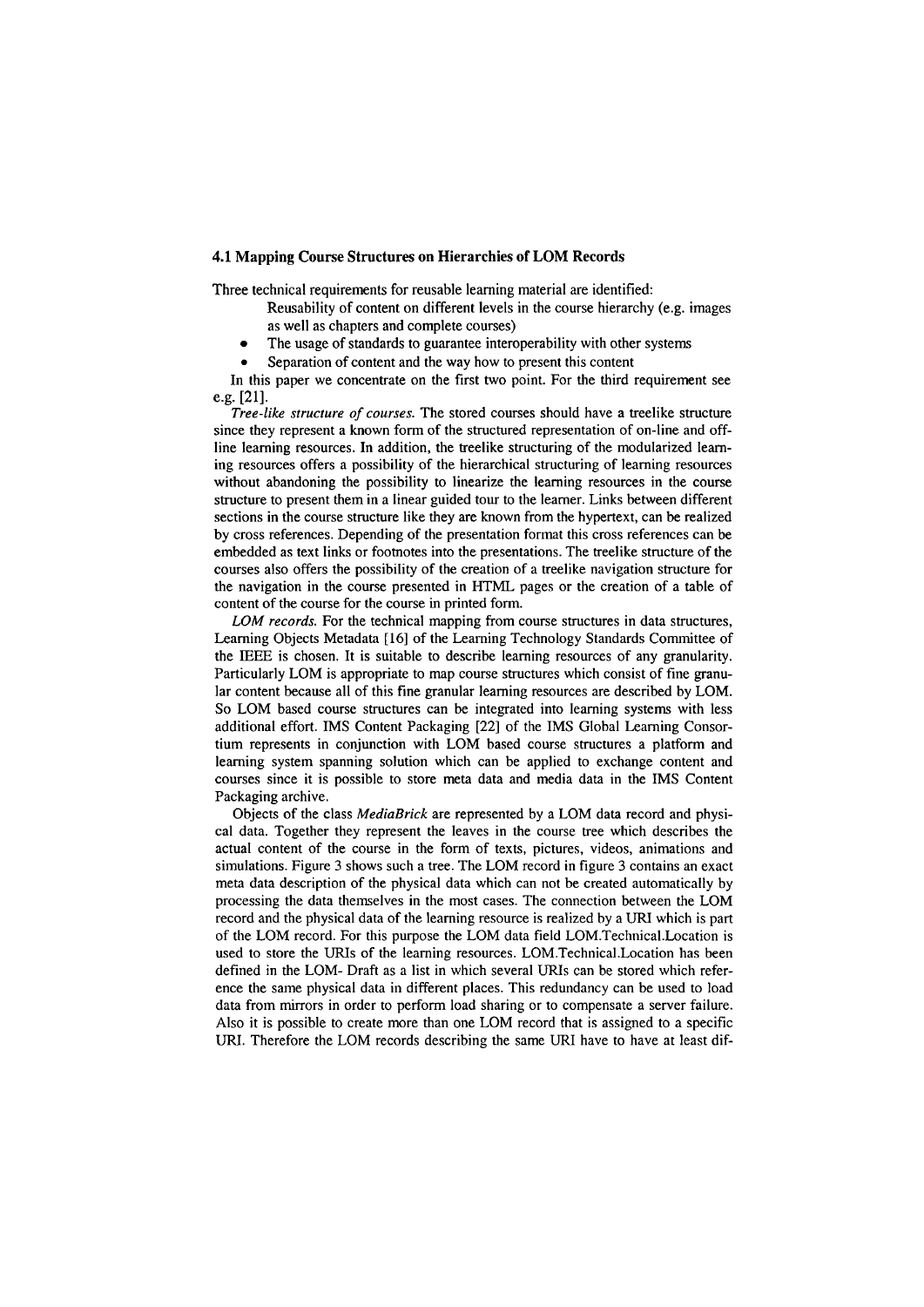ferent LOM identifier in the data field LOM.MetaMetadata. Both extension possibilities are not represented in figure 2.



**Figure 2 Relationship between LOM and learning resources.** 

*Course structures.* Objects of the class *AccurnulatedMediaBricks* are also modeled by LOM records. In opposite to objects of the class *MediaBrick* they do not contain any **URI,** however, that points to physical data. The content of the objects of this class are represented by an accumulation of the content of the subobjects which are referenced by references. So the content of inner vertices is the sum of the content of the child vertices in the course tree. Therefore every object of the class *AccurnulatedMediaßricks* contains a list of references to objects of the class *MediaBrick.* In the LOM records this can be realized by the LOM category LOM.Relation. The LOM draft specifies the category LOM.Relation as a multiple instance. Every item in this list consists of the fields LOM.Relation.Kind and LOM.Relation.Resource.Identifier. In these data fields the type of the relation and the identifier of the target LOM record are stored. With the help of this method unidirectional references can be built up between the LOM records. The relations from objects of the class *AccunzulatedMediaBricks* in the course tree to their children have the type *HasPart.* The children are referenced by their LOM identifier from the parent vertices. In the reverse direction the children reference their parents by relations of the type *IsPartOf* with the parents LOM identifier. This reverse relation helps to trace back which resource is used by another resource.



**Figure 3 Creating course structures with LOM.** 

Figure 3 shows an object of the class *AccumulatedMediaBricks* which consists of two objects of the class *MediaBrick* and an object of the class *AccumulatedMediaB-*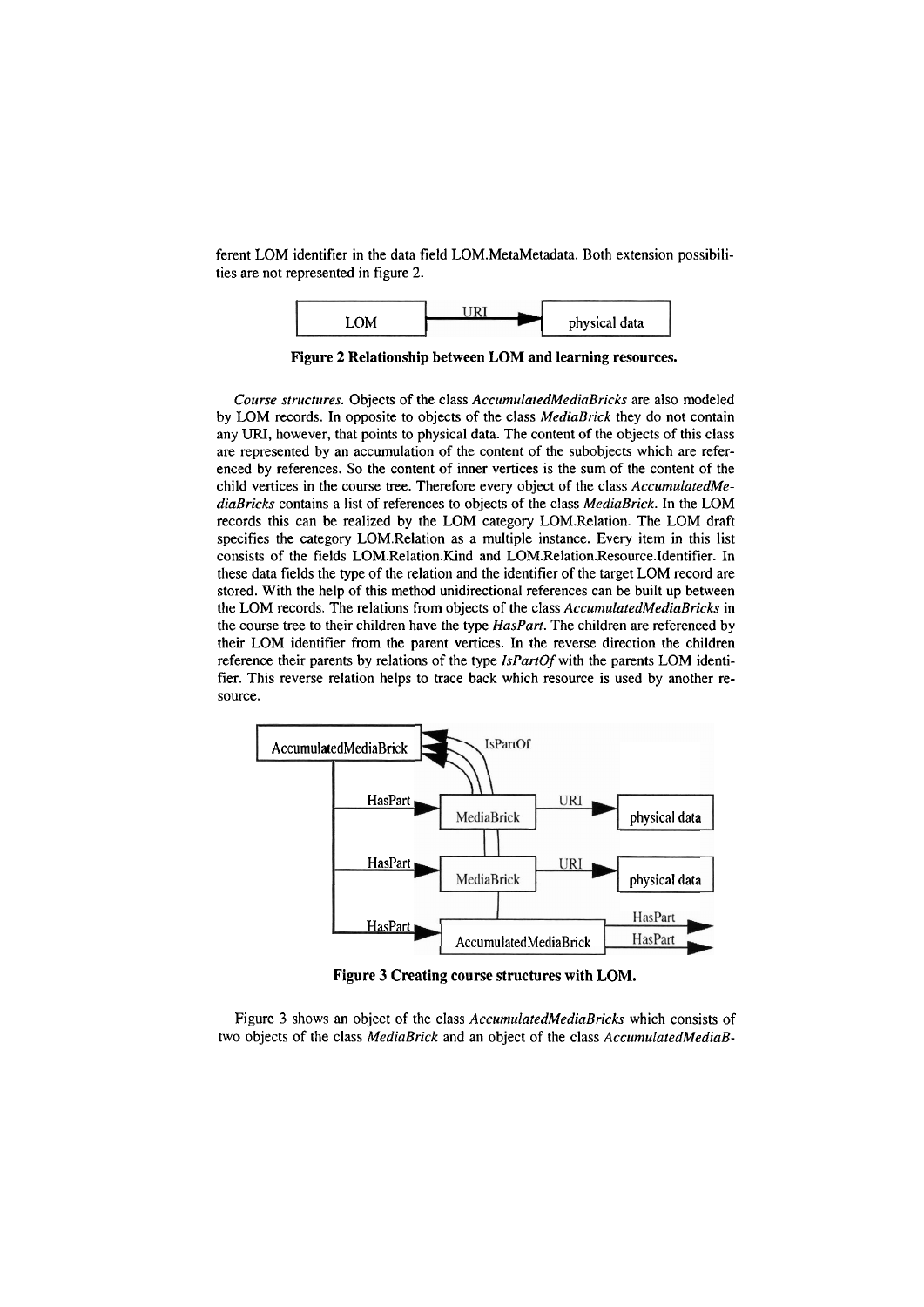*ricks.* Therefore it references tliree objects with relations of the type *HasPart* in the scherne described above. Each of the three objects references its parent object of the class *AccumularedMediaBrick* by relations of the type *IsPartOf* as a reverse relation. Additionally each of the two objects of the class *MediaBrick* references physical data by a **UM.** The referenced object of the class *AccumulatedMediaBricks* consists of two other objects which are not shown in the figure. They are referenced by two relations of the type *HasPart*. Both relations of the type *IsPartOf* from these objects to their parent object are not shown in the figure.

Cross references to other resources in the course or to other resources outside the course are realized by creating references to objects of the class *MediaBrick* too. Therefore it is only necessary to insert another relation in the list of the relations which are stored in the objects of the class *AccumulatedMediaBricks.* The type of relations which reference other context related areas is *References.* The corresponding type of the reverse relation is *IsReferencedBy.* 

The sequence of the relations in the list of relations of objects of the class *Accumu-LatedMediaBricks* is important to restore the course structure. This applies to relations of the types *HasPart* and *References.* Excepted frorn this are the relations of the type *IsPartOf* and *IsReferencedBy* which are not used to build up the course structure but can be used to pursue the course structure on a reversed way. By the order of the relations of the type *HasPart* and *References* the sequence of the objects of the class *MediaBrick* and the cross-references are appointed. For this reason the order must at least be guaranteed for the relations of the types *HasPart* and *References* contrary to the recommendations of the LOM draft. This can be achieved by an extension of the LOM scherne.

In practice it tums out that for the distinction of the vertices of the course tree the two classes *MediaBrick* and *AccumulatedMediaBricks* do not suffice. In the next section a set of criteria will be mentioned that are suitable to derive a set of necessary classes to create course structures with LOM records.

#### **4.2 Extension of the Aggregation Levels**

The set of the vertices of the course tree can be divided into inner vertices and leaves. Here the leaves form the set of LOM records which describe physical data of learning resources and reference them by URI. The set of inner vertices of the course tree contains LOM records which do not describe directly the physical data. Instead they provide a gradual combination of media bricks depending on their depth in the course tree. Furtherrnore the Set of inner vertices of the course tree can be subdivided into two groups. There are vertices which visually and logically detach their content frorn content at the sarne level of the course for the course view; and there are vertices which do not. This may happen with the intention to reach an encapsulation of the content which is expressed visually and logically to the leamer. Another criterion to distinguish between rnodularized leaming resources is whether a rnodule is a leaming resource which can be presented stand alone to the leamer regarding the content.

The criteria mentioned above can be used to derive a set of classes of media bricks. So in order for a LOM record to be assigned to one of this classes, it rnust be indicated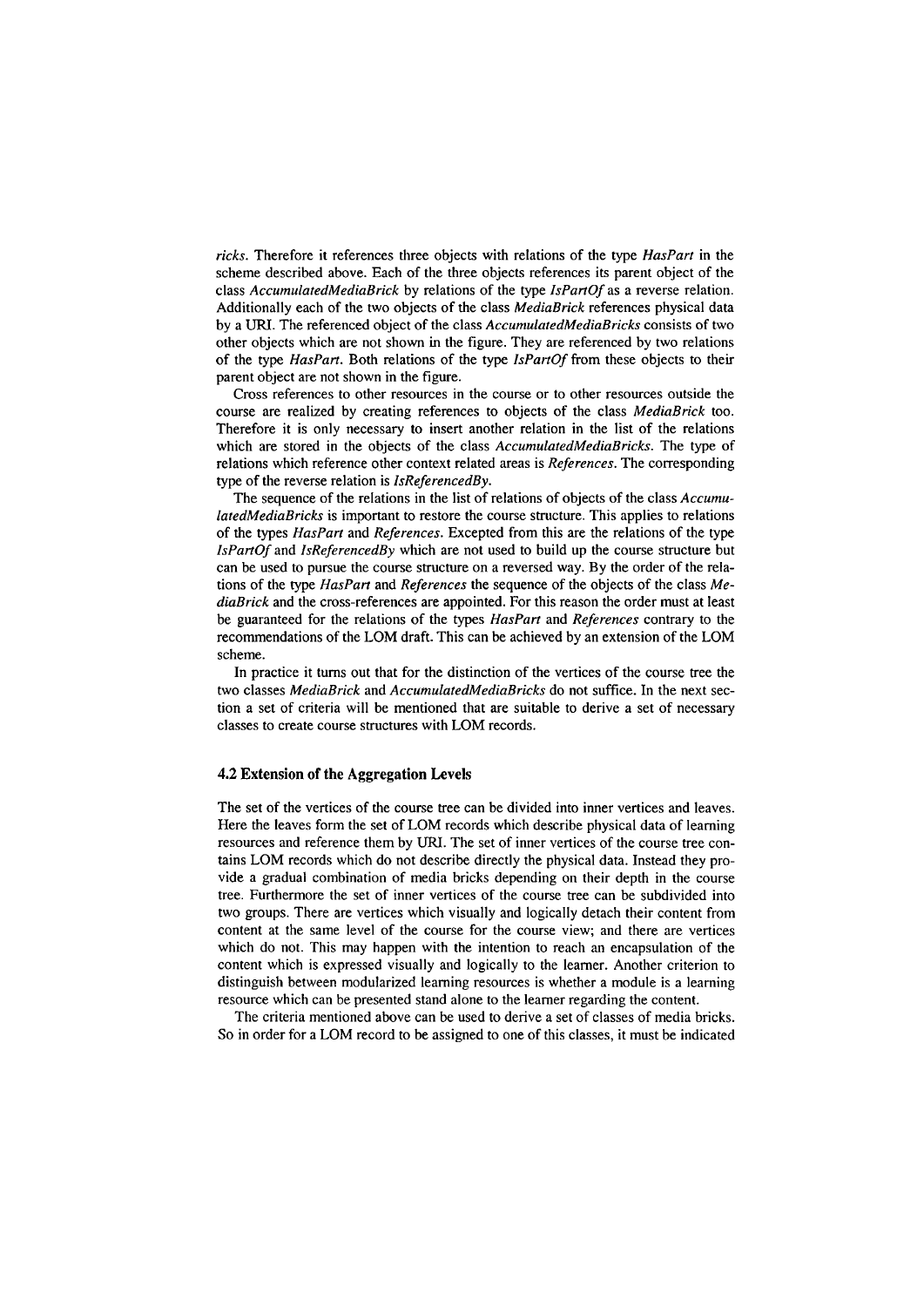in the LOM record. The data field LOM.General.AggregationLevel is specified for this pupse in the LOM draft. But the specified set of values for this data field is not sufficient to encode criteria mentioned above. For this reason we have defined the following set of aggregation levels for the teaching and learning system:

*Atom:* LOM records which are assigned to the aggregation level *Atom* are describing physical data that is referenced by a URI. The physical data that is described by a LOM record of this aggregation level forrns a unit which can be presented stand alone to the leamer regarding the content e.g. by a web browser in combination with plugins.

*Subatom:* Leaming resowces which are assigned to the aggregation level *Atom*  should be presentable stand-alone regarding its content. In many cases this condition does not fit to a learning resource. For this reason the aggregation level *Subatom* is used.

*CollectionOfSubatoms:* The aggregation level *CollectionOfSubatoms* has been introduced to assign it to LOM records which describe a combination of LOM records of the aggregation level SubAtom to create units which can be presented stand alone to the leamer regarding the content. LOM records of the aggregation level *CollectionOfSubatoms* describe the content which is aggregated by LOM records which are referenced by *HasPart* relations.

*CollectionOfAtoms:* The aggregation level *CollecrionOfAroms* has been introduced for the composition of several units which can **be** presented stand alone to the learner without detaching their content visually and logically from content at the same level of the Course in the leamer's view. LOM records of the aggregation level *CollectionOfAtoms* refer the combined content by relations of the type *HasPart* to LOM records which describe this content.

*Chapter:* The aggregation level *Chapter* has been introduced for the composition of several units with closed sense regarding the content which can be presented standalone to the User. The content of the composed units is detached visually and logically from the content at the same level from the leamer's point of view.

Course: This aggregation level has been introduced to compose fully featured course units. In the most cases these course units consist of an introduction, the body, and finally a summary.

The impact of the consequent usage of LOM at the creation of courses results in a much better quota of reusing of already existing leaming resources at all levels in the course hierarchy. This relates in particular of the erasure, the exchange, the adding of modularized leaming resources in the course. But the consequent usage of LOM records at the creation of courses yields also increasing the possibility of creating adaptive courses. This is exarnined in the next section.

Figure 4 depicts possible *HasPan* relations between course nodes in dependence of their aggregation level. The *HasPart* Relations in this context are transitive. But not all kinds of transitive relations are desire in the course structure. Thus in figure 4 only desired transitive relations are depicted.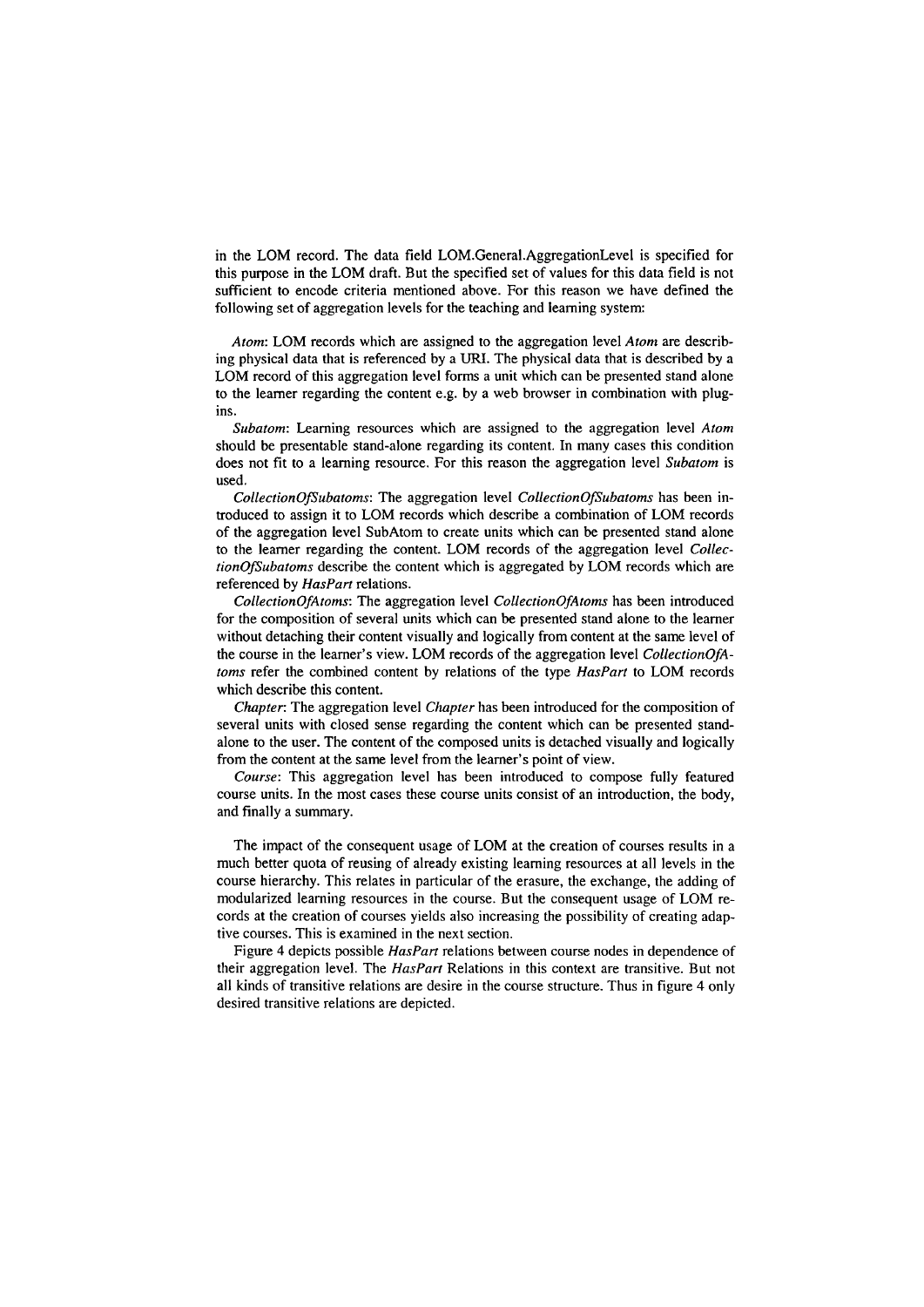

Figure 4 *HasPart* relations between course nodes **of**  different aggregation levels.

## **5. Conclusion**

In this paper we presented our novel approach which for the first times shows the suitability of using LOM (metadata) together with a well defined knowledge base in order to create adaptive and rnodularized courses. The underlying data format is based 011 LOM and offers a high degree of re-usability of already existing leaming resources of all levels in course hierarchies by the consequent use of LOM. Since it is expected that LOM will advance to the standard for the description of leaming resources by meta data in the near future, the proposed approach to create leaming courses by LOM meta data records will be suitable as data exchange format or more general as interoperable solution in the future. Therefore at the creation time of the course there is only storing of the raw logical sequence and hierarchy of the modularized multimedia leaming resources without any medium dependent informations. So the necessity of using rule based templates to generate presentations of the course arises. Additionally the leaming courses which are created with the scheme of the presented approach are adaptable regarding the knowledge of the users.

### **References**

- 1. k-MED, Knowledge-Based Multimedia Medical Education, http://www.k-med.org, July 2002
- 2. Ralf Steinmetz, Klara Nahrstedt, Multimedia Fundamentals Volume 1 to Volume 3, Prentice Hall, January 2002
- 3. Advanced Distributed Learning Initiative, Shareable Content Object Reference Model, January 2001, http://www.adlnet.org
- 4. Norrnan Walsh and Leonard Mueller, DocBook: The Definitive Guide, OReilly & Associates, Inc., Ist Edition October 1999, http://www.docbook.org/tdg